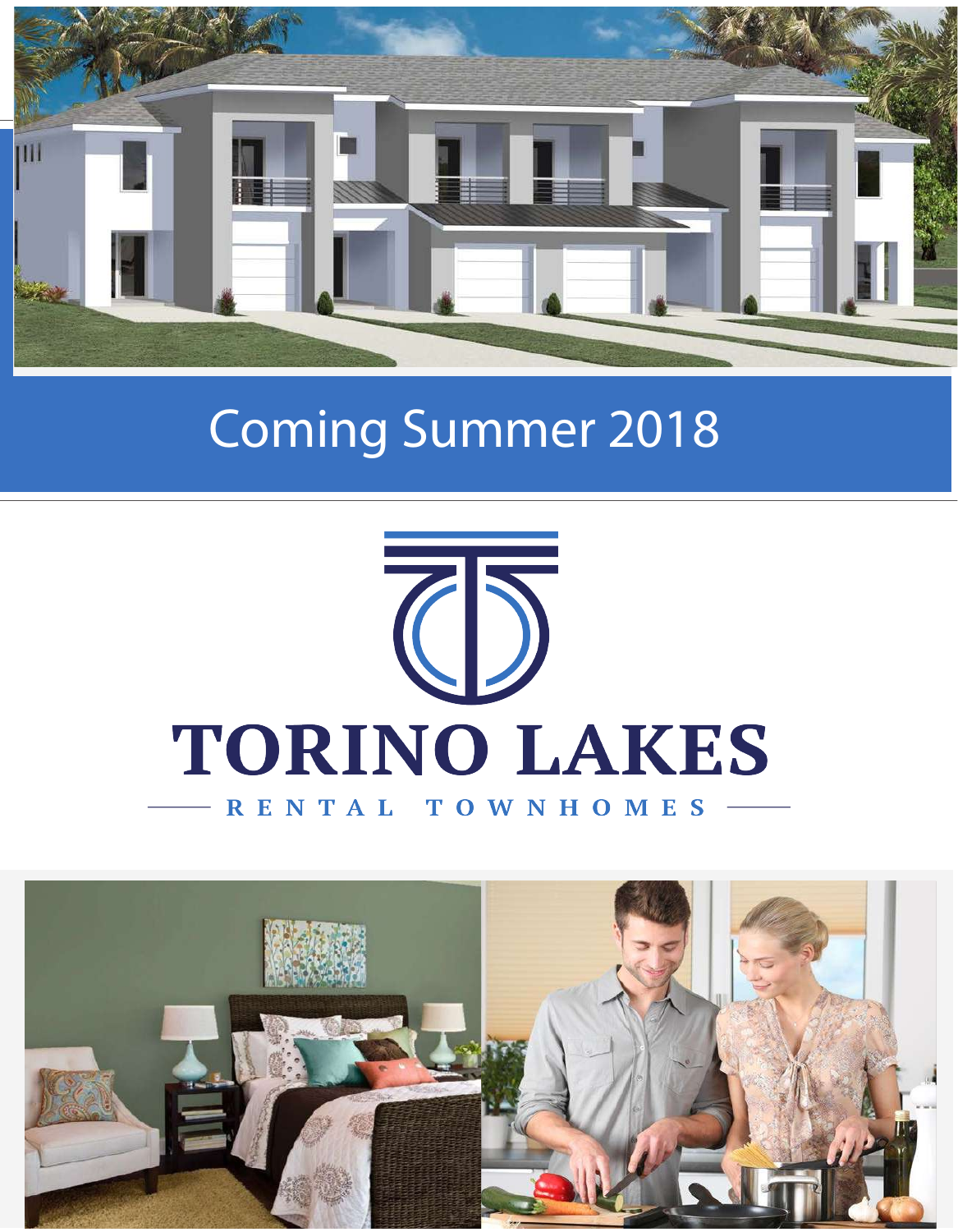#### Experience Torino Lakes

Be the first to discover Port St. Lucie's new landmark for apartment living. With superior comfort, stylish design, and touches of elegance everywhere you look, Torino Lakes Rental Townhomes in Port St. Lucie, FL offers a distinctive living experience you won't find anywhere else. Our 2 and 3 bedroom townhouses feature attached garages, open, sunlit interiors, and modern finishes, taking your living experience to the next level.

Torino Lakes Rental Townhomes is redefining apartment living by being Port St. Lucie's first Green Living Community! Our environmentally friendly living includes a smoke-free community, on-site recycling, energy saving lighting, appliances and HVAC systems, and more.

In addition, our smart home features are the first of their kind in our area, making Torino Lakes Rental Townhomes truly unique! You won't find smart phone controlled lighting, thermostats and doors in any other Port St. Lucie apartment community.



Come and see what modern living is all about at Torino Lakes Rental Townhomes.







Visit us online LiveAtTorinoLakes.com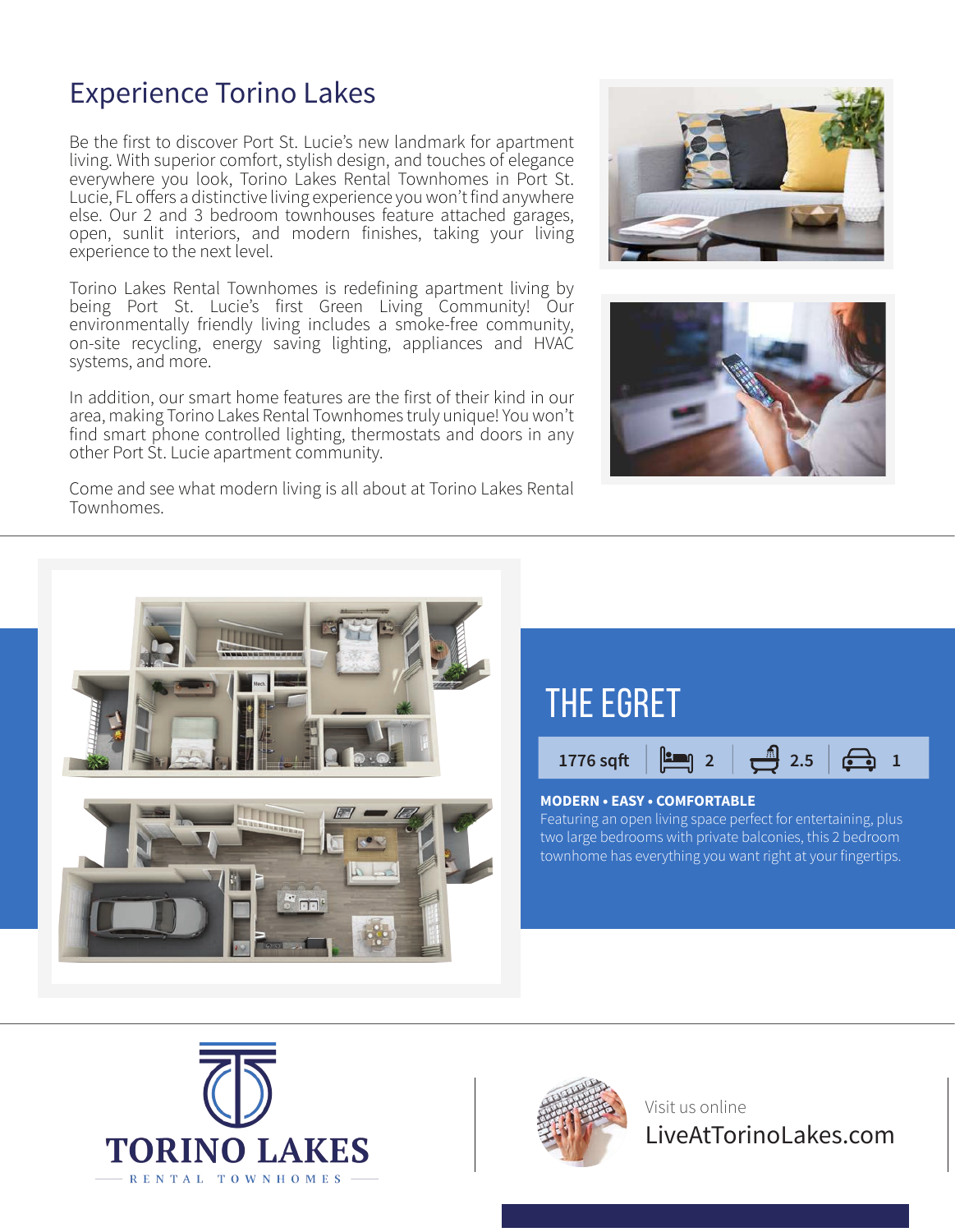## Features & Amenities

- ◆ Swimming Pool
- **√** Fitness Center
- $\blacktriangledown$  Walking Trail
- Playground  $\blacktriangledown$
- Gated Vehicle Entry
- BBQ & Picnic Areas
- ◆ Dog Park

device.

- Granite Countertops
- Patios & Balconies
- ◆ Attached Garages
- ◆ Private Driveways
- Walk In Closets

 $\bigvee$  Island Kitchens

 $\sqrt{\checkmark}$  Smart Homes - All of our townhomes feature smart home technology powered by Dwelo. Control your door lock, light switches and thermostat right from your smart phone, Alexa, or Google Home

Energy Star Appliances



# Green Living

- ◆ Low-Flow Showerheads and Faucets
- Energy Efficient Appliances and HVAC systems
- ↓ LED and CFL lighting
- ◆ On-Site Recycling
- **◆ Low-E Windows**
- $\blacktriangleright$  Efficient Construction Materials





Send us an inquiry torinolakes@richpropertiesfl.com



Follow us on Facebook facebook.com/LiveAtTorinoLakes